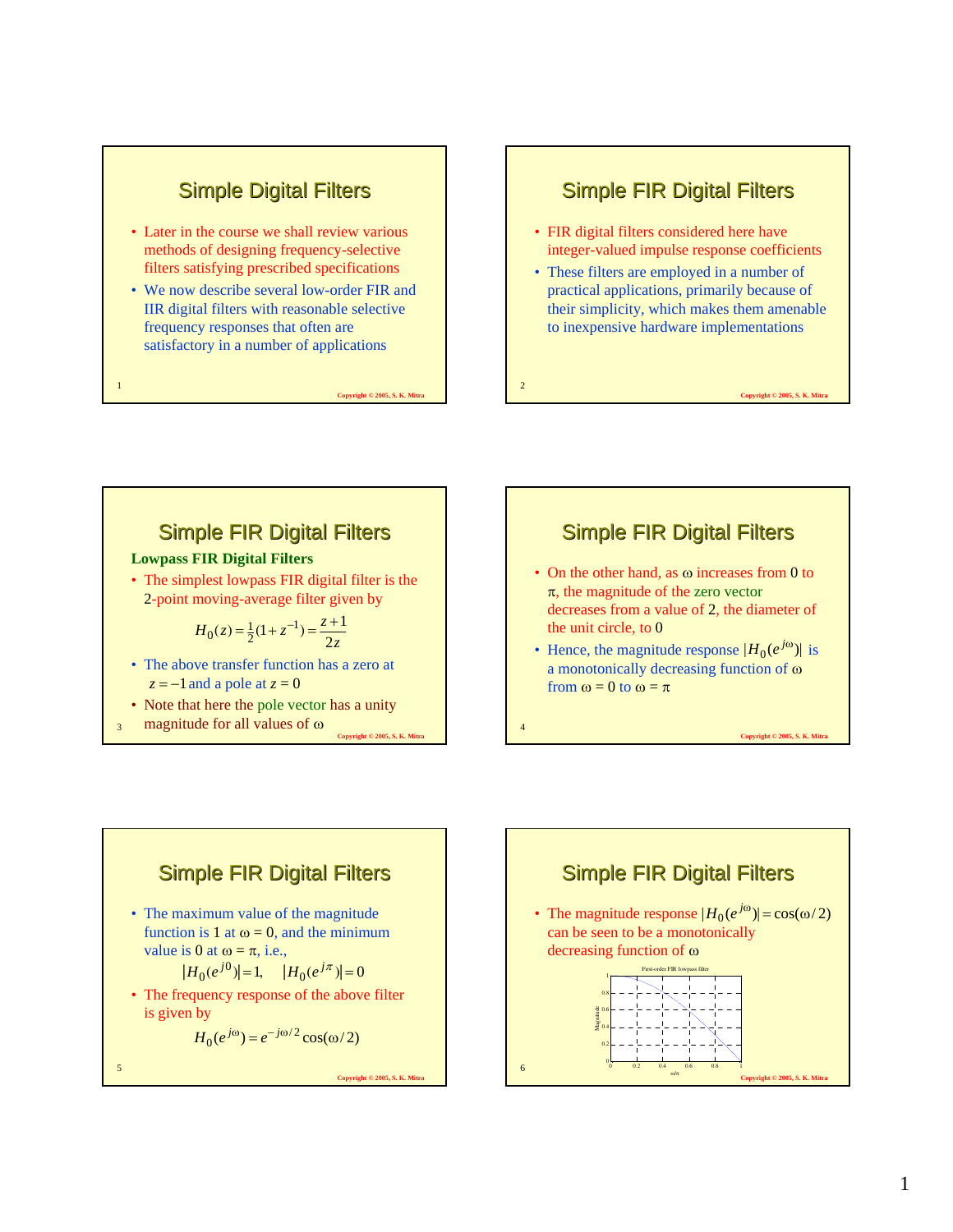



- Thus, the gain  $G(\omega)$  at  $\omega = \omega_c$  is approximately 3 dB less than the gain at  $\omega$  $= 0$
- As a result,  $\omega_c$  is called the **3-dB cutoff frequency**
- To determine the value of  $\omega_c$  we set 2  $|H_0(e^{j\omega_c})|^2 = \cos^2(\omega_c/2) = \frac{1}{2}$

which yields  $\omega_c = \pi/2$ 

**Copyright © 2005, S. K. Mitra**









- A better approximation to the ideal lowpass filter is given by a higher-order movingaverage filter
- Signals with rapid fluctuations in sample values are generally associated with highfrequency components
- These high-frequency components are essentially removed by an moving-average filter resulting in a smoother output
- 12 **Copyright © 2005, S. K. Mitra** waveform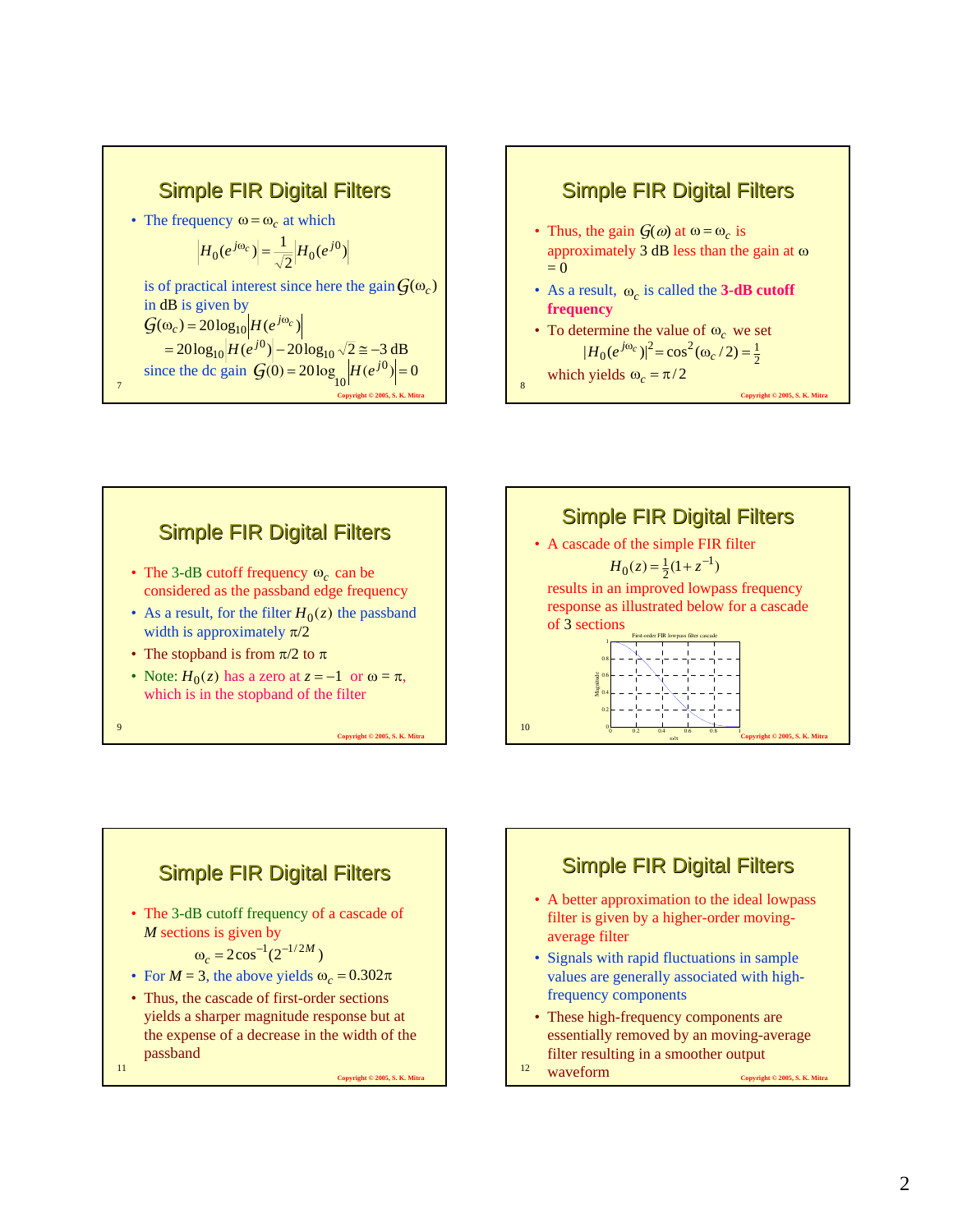







- Improved highpass magnitude response can again be obtained by cascading several sections of the first-order highpass filter
- Alternately, a higher-order highpass filter of the form

$$
H_1(z) = \frac{1}{M} \sum_{n=0}^{M-1} (-1)^n z^{-n}
$$

is obtained by replacing *z* with  $-z$  in the transfer function of a moving average filter

**Copyright © 2005, S. K. Mitra**



**Copyright © 2005, S. K. Mitra**



- The clutter can be removed by filtering the radar return signal through a **two-pulse canceler**, which is the first-order FIR highpass filter  $H_1(z) = \frac{1}{2}(1 - z^{-1})$  $H_1(z) = \frac{1}{2}(1 - z^{-1})$
- For a more effective removal it may be necessary to use a **three-pulse canceler** obtained by cascading two two-pulse cancelers

18

16

**Copyright © 2005, S. K. Mitra**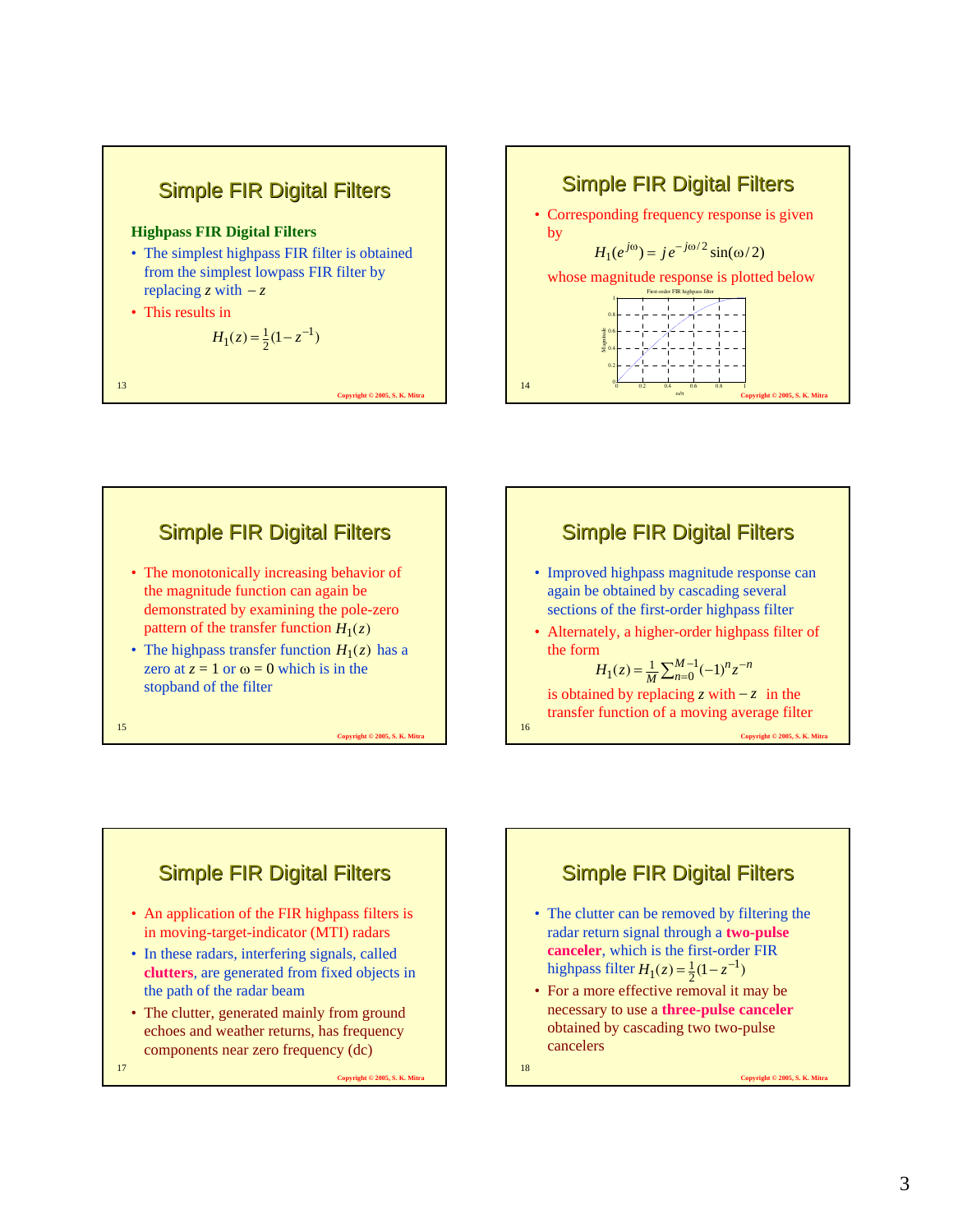

### 20 Simple IIR Digital Filters • An improved lowpass magnitude response is obtained by adding a factor  $(1 + z^{-1})$  to the numerator of transfer function • This forces the magnitude response to have a zero at  $\omega = \pi$  in the stopband of the filter  $, 0 < \alpha < 1$  $(z) = \frac{K(1+z^{-1})}{1-\alpha z^{-1}}$  $=\frac{K(1+z^{-1})}{1-\alpha z^{-1}}, \ \ 0<\alpha<$ *z*  $H(z) = \frac{K(1+z)}{2}$

**Copyright © 2005, S. K. Mitra**







24 **Copyright © 2005, S. K. Mitra Simple IIR Digital Filters** • The maximum values of the magnitude function is  $2K/(1-\alpha)$  at  $\omega = 0$  and the minimum value is 0 at  $\omega = \pi$ , i.e., • Therefore,  $|H_{LP}(e^{j\omega})|$  is a monotonically decreasing function of  $\omega$  from  $\omega = 0$  to  $ω = π$  $H_{LP}(e^{j0}) = \frac{2K}{1-\alpha}, \qquad |H_{LP}(e^{j\pi})| = 0$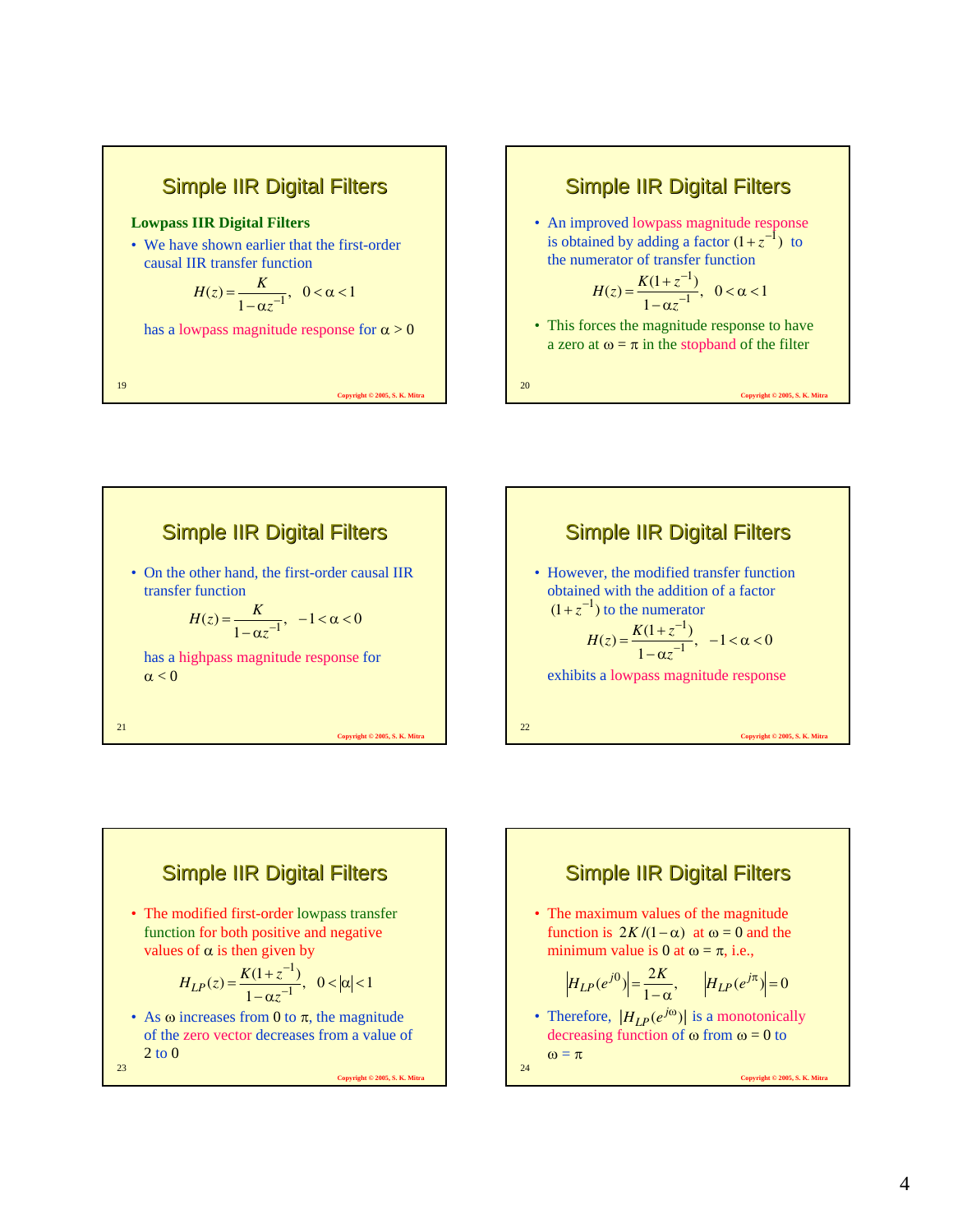



# **Simple IIR Digital Filters**

- $H_{LP}(z)$  has a real pole at  $z = \alpha$
- As  $\omega$  increases from 0 to  $\pi$ , the magnitude of the zero vector decreases from a value of 2 to 0, whereas, for a positive value of  $\alpha$ , the magnitude of the pole vector increases from a value of  $1-\alpha$  to  $1+\alpha$
- The maximum value of the magnitude function is 1 at  $\omega = 0$ , and the minimum value is 0 at  $\omega = \pi$

**Copyright © 2005, S. K. Mitra**

27





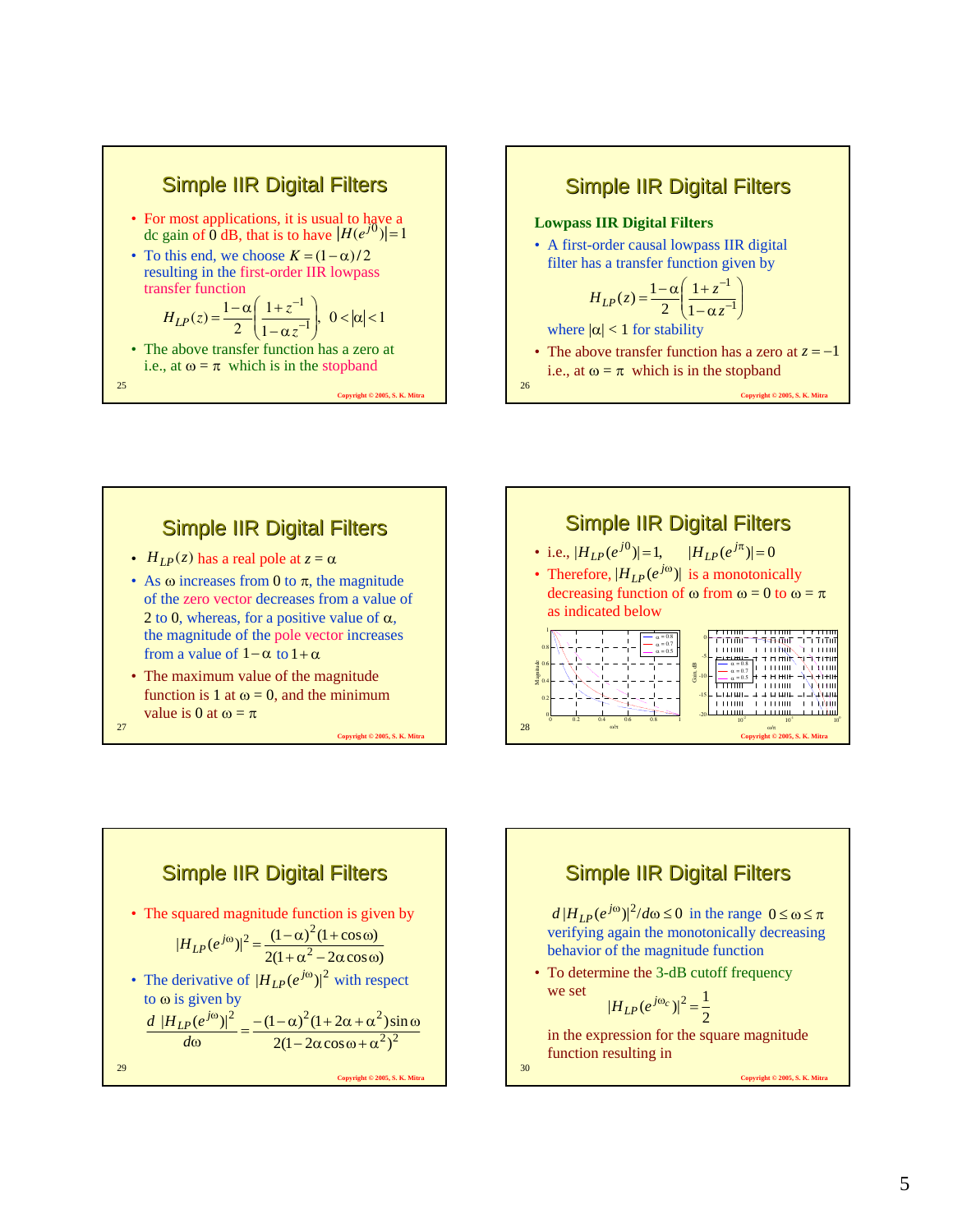









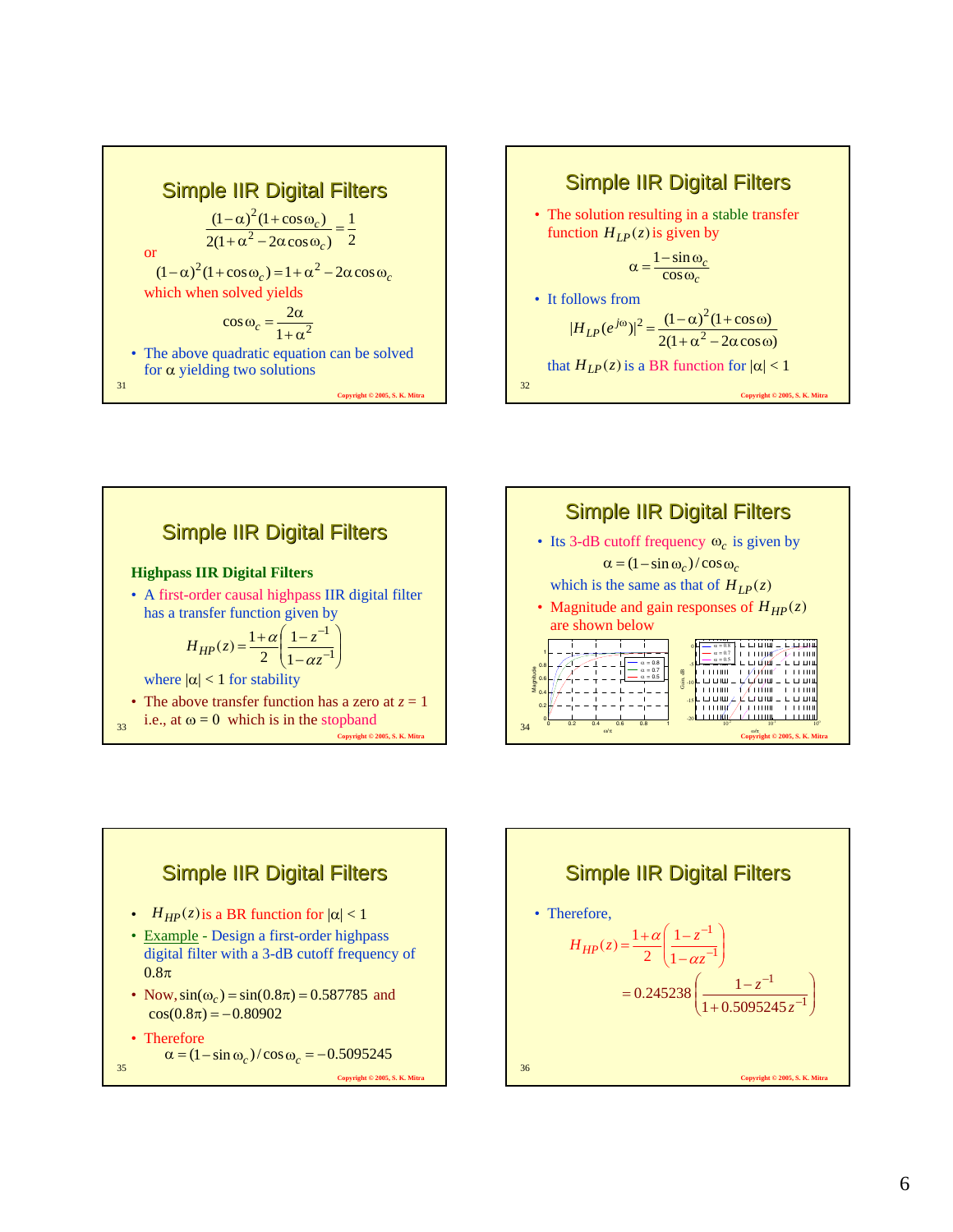









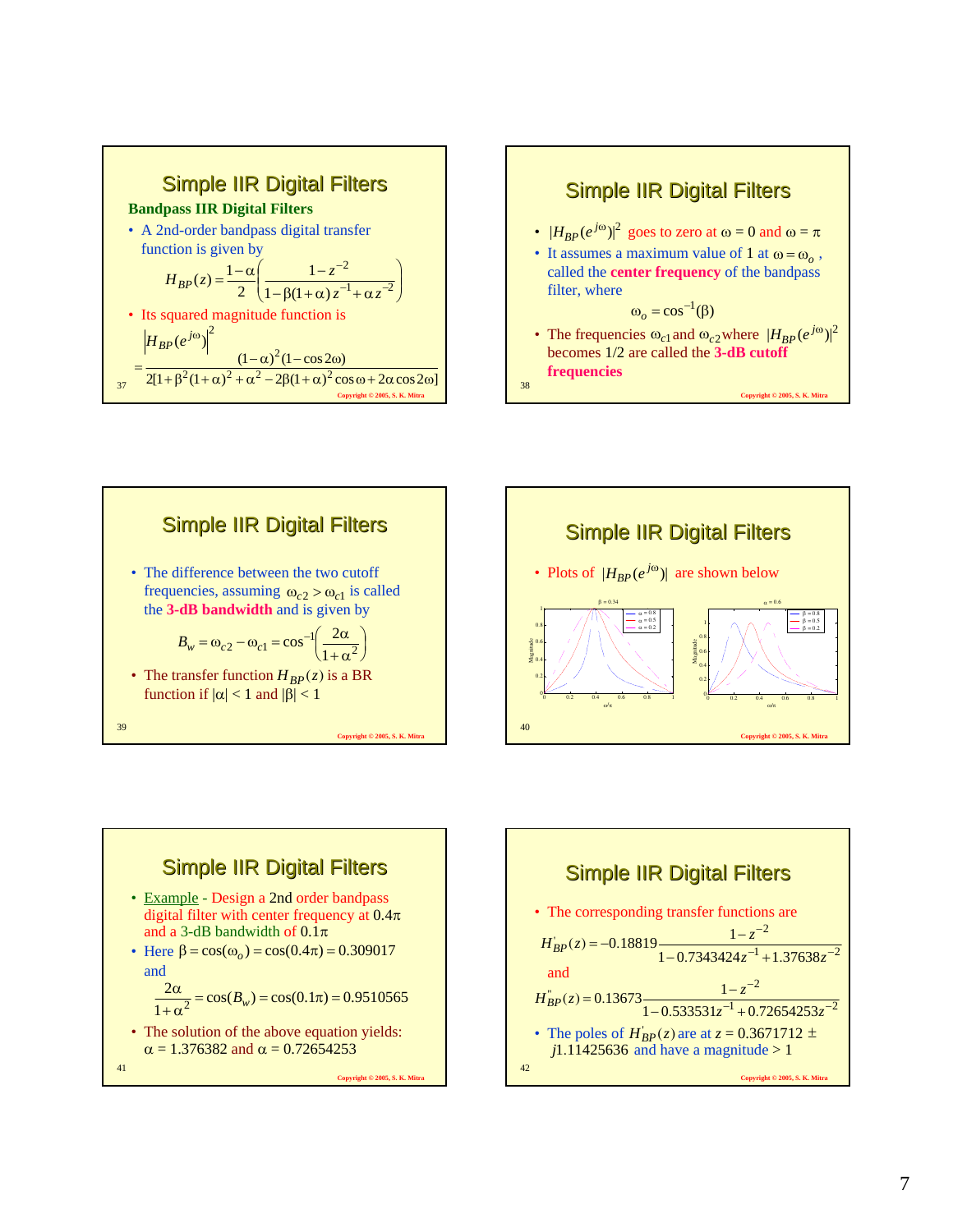









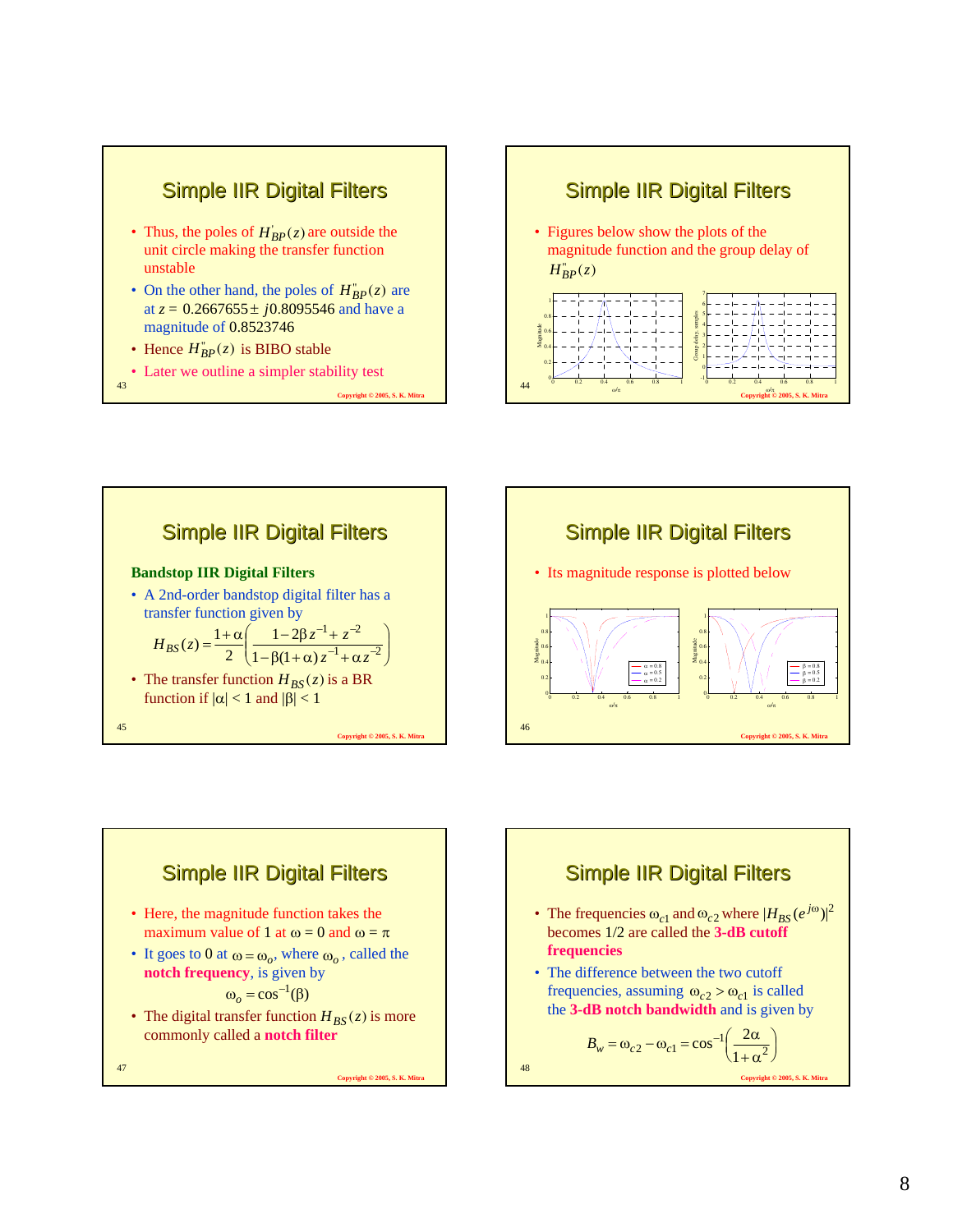